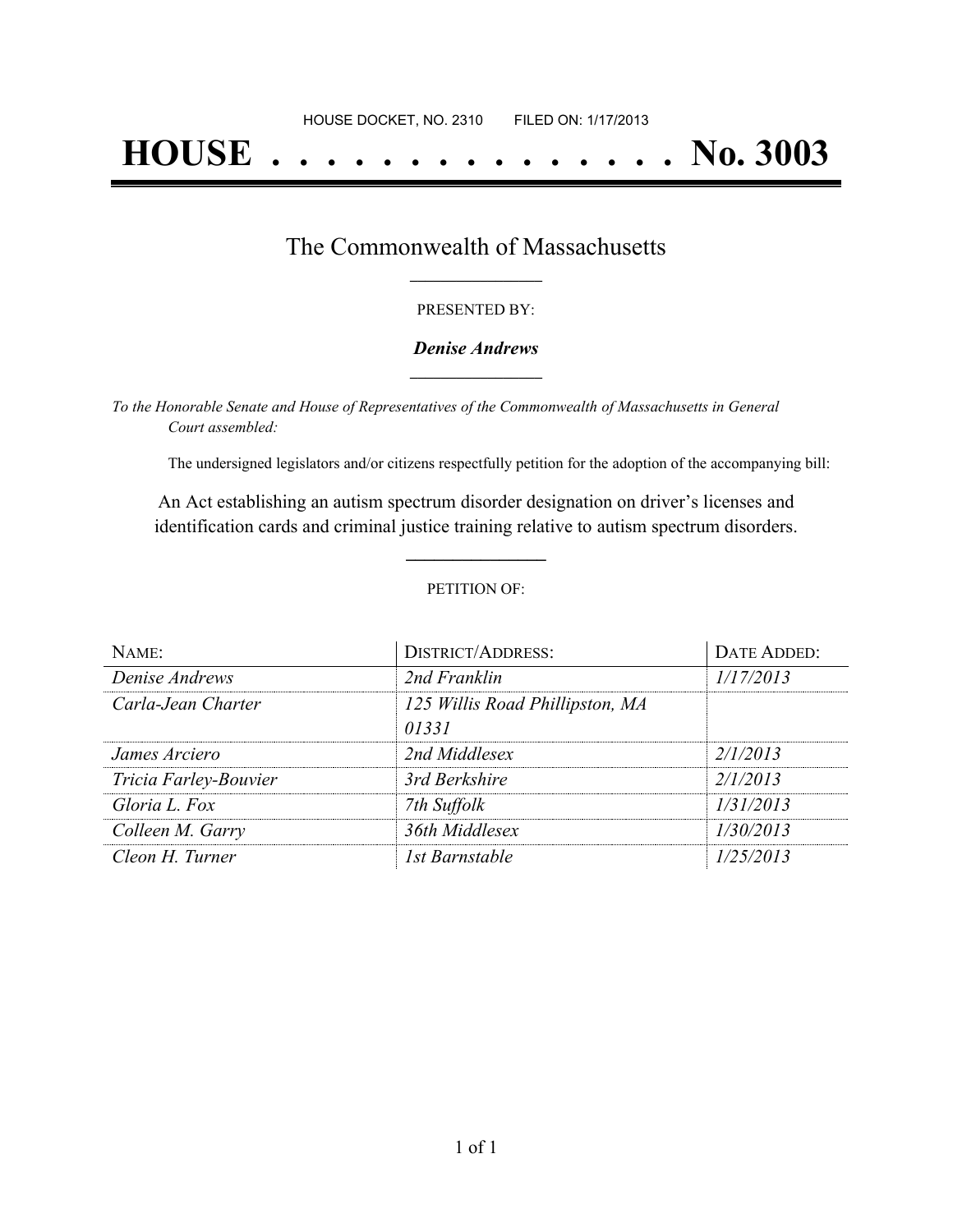## **HOUSE . . . . . . . . . . . . . . . No. 3003**

By Ms. Andrews of Orange, a petition (accompanied by bill, House, No. 3003) of Denise Andrews and others relative to establishing an autism spectrum disorder designation on driver's licenses and identification cards and criminal justice training relative to Autism Spectrum Disorder. Transportation.

## The Commonwealth of Massachusetts

**\_\_\_\_\_\_\_\_\_\_\_\_\_\_\_ In the Year Two Thousand Thirteen \_\_\_\_\_\_\_\_\_\_\_\_\_\_\_**

An Act establishing an autism spectrum disorder designation on driver's licenses and identification cards and criminal justice training relative to autism spectrum disorders.

Be it enacted by the Senate and House of Representatives in General Court assembled, and by the authority *of the same, as follows:*

| SECTION 1. Chapter 90 of the General Laws is hereby amended by inserting after |
|--------------------------------------------------------------------------------|
| section 8M the following section:-                                             |

 Section 8N. (a) A resident who is diagnosed with an autism spectrum disorder may request to have a notation of such diagnosis placed on a Commonwealth issued driver's license or identification card. Such applicant shall present the registry of motor vehicles with a sworn statement from a qualified medical professional licensed in Massachusetts verifying such diagnosis. Applicant must provide the registry with permission to make public this diagnosis on their Commonwealth issued driver's license or identification card.

 (b) The registrar shall establish procedures necessary to carry out the provisions of this section including, without limitation, application forms to include a waiver of liability for the release of any medical information and an appropriate symbol to be placed on the drivers' licenses and identification cards.

- 13 SECTION 2. Section 116 of Chapter 6 of the General Laws, as appearing in the 2010 14 Official edition, is hereby amended by inserting the following section after Section 116E:—
- 15 Section 116F:

16 A. The municipal police training committee shall establish within the recruit basic 17 training curriculum a course for regional and municipal police training schools on or before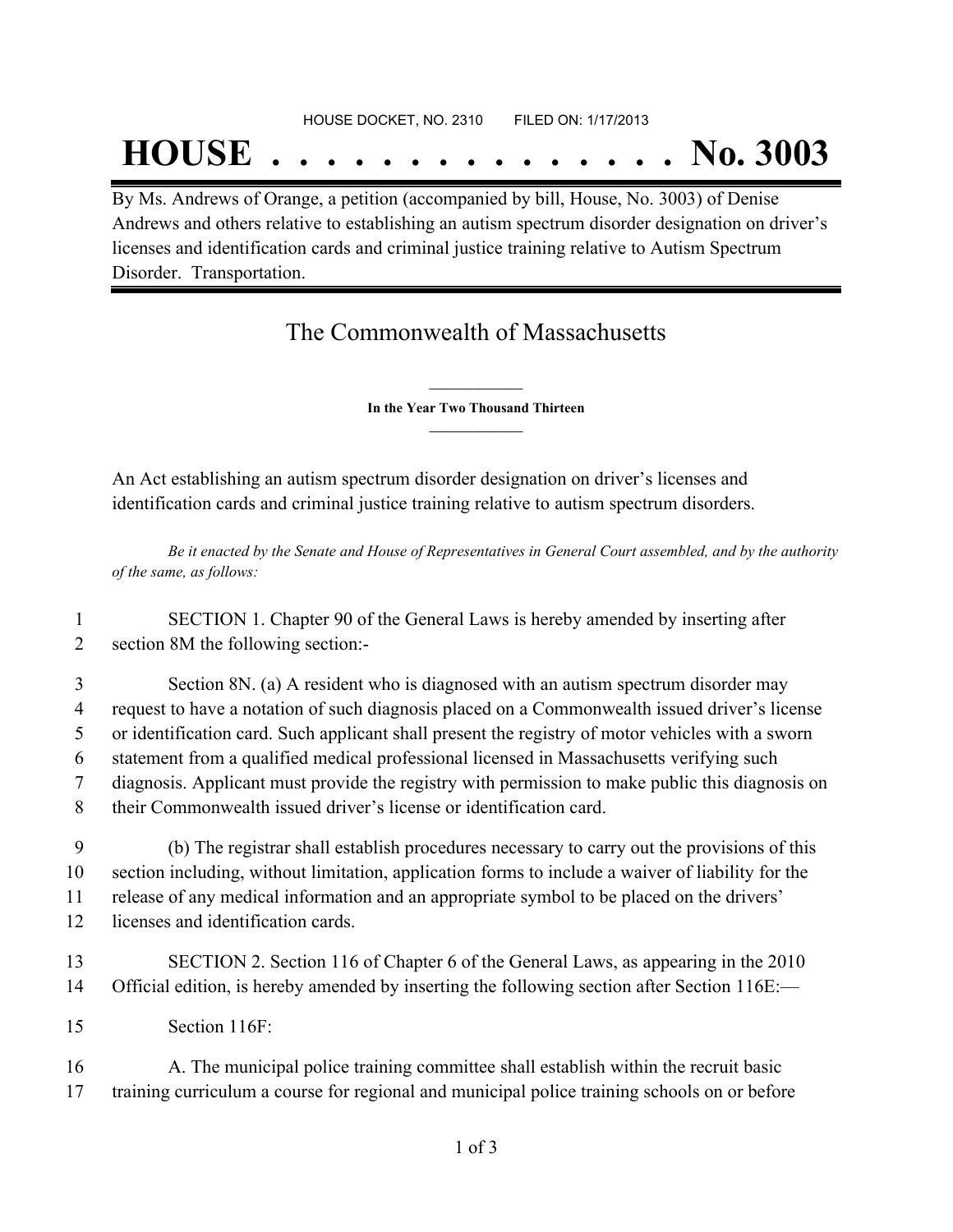January first, two thousand and fourteen for the training of law enforcement officers in the

commonwealth in appropriate interactions with persons diagnosed with an autism spectrum

disorder, and also shall develop guidelines for law enforcement response to individuals with

 autism spectrum disorders who are victims or witnesses to crime, or suspected or convicted of crime.

 The course of instruction and the guidelines shall stress positive responses to such individuals, de-escalating potentially dangerous situations, understanding of the different manner in which such individuals process sensory stimuli and language, and appropriate methods of interrogation.

 Where appropriate, the training presenters shall include experts on autism spectrum disorders who also have expertise in the law enforcement or corrections field.

As used in this section, "law enforcement officer" shall mean any officer of a local police

 department, capital and state police, and "correction officer" shall mean any officer tasked with the custody, care, or transport of incarcerated or detained persons. As used in this section,

"autism spectrum disorder" shall mean a disability on the autism spectrum, which includes but

may not be limited to autistic disorder, Asperger's disorder, pervasive developmental disorder

not otherwise specified, childhood disintegrative disorder, nonverbal learning disorder, or Rhett's

Syndrome, as defined in such professional guidelines as the Diagnostic and Statistical Manual of

the American Psychiatric Association.

 B. The course of basic training for law enforcement officers and correction officers shall, no later than January first, two thousand and fourteen, include at least eight hours of instruction in the procedures and techniques described below:

(aa) The nature and manifestations of autism spectrum disorders.

 (bb) Appropriate techniques for interviewing or interrogating an individual with an autism spectrum disorder, including techniques to ensure legality of statements made, and techniques to protect the rights of the interviewee.

 (cc) Techniques for locating an individual with an autism spectrum disorder who runs away, and returning said individual while causing as little stress as possible to him or her.

 (dd) The legal duties imposed on police officers to offer protection and assistance, including guidelines for making felony and misdemeanor arrests, and appropriate techniques for arrest and restraint on an individual with an autism spectrum disorder.

 (ee) Techniques for de-escalating a potentially dangerous situation to maximize the safety of both the law enforcement officer or correction officer and the individual with an autism

spectrum disorder.